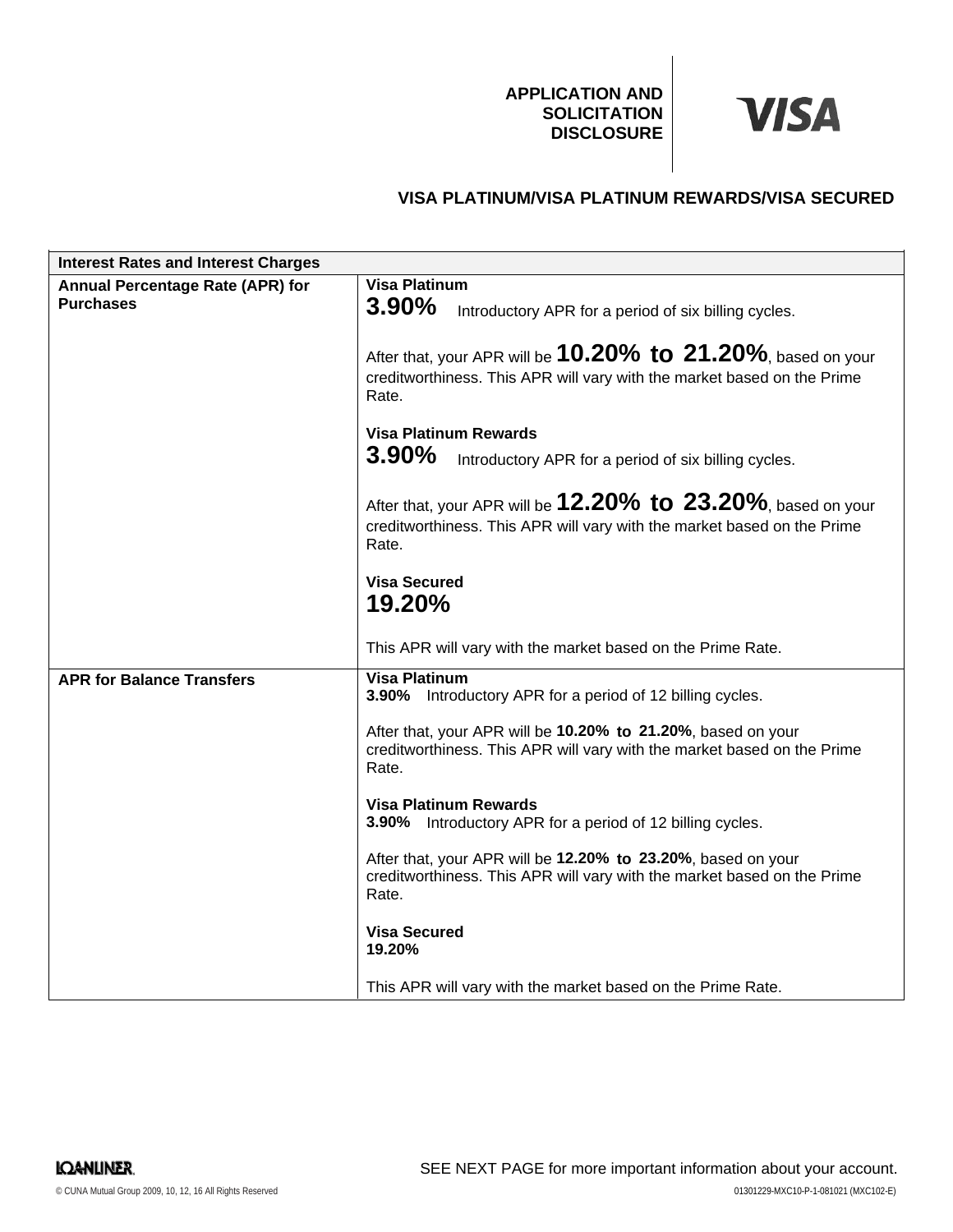| <b>APR for Cash Advances</b>                          | <b>Visa Platinum</b>                                                                                                                                           |
|-------------------------------------------------------|----------------------------------------------------------------------------------------------------------------------------------------------------------------|
|                                                       | 10.20% to 21.20%, when you open your account, based on your<br>creditworthiness. This APR will vary with the market based on the Prime                         |
|                                                       | Rate.                                                                                                                                                          |
|                                                       |                                                                                                                                                                |
|                                                       | <b>Visa Platinum Rewards</b>                                                                                                                                   |
|                                                       | 12.20% to 23.20%, when you open your account, based on your                                                                                                    |
|                                                       | creditworthiness. This APR will vary with the market based on the Prime<br>Rate.                                                                               |
|                                                       |                                                                                                                                                                |
|                                                       | <b>Visa Secured</b>                                                                                                                                            |
|                                                       | 19.20%                                                                                                                                                         |
|                                                       |                                                                                                                                                                |
|                                                       | This APR will vary with the market based on the Prime Rate.                                                                                                    |
| How to Avoid Paying Interest on<br><b>Purchases</b>   | Your due date is at least 25 days after the close of each billing cycle. We will<br>not charge you any interest on purchases if you pay your entire balance by |
|                                                       | the due date each month.                                                                                                                                       |
|                                                       |                                                                                                                                                                |
| For Credit Card Tips from the                         | To learn more about factors to consider when applying for or using a                                                                                           |
| <b>Consumer Financial Protection Bureau</b>           | credit card, visit the website of the Consumer Financial Protection                                                                                            |
|                                                       | Bureau at http://www.consumerfinance.gov/learnmore.                                                                                                            |
| <b>Fees</b>                                           |                                                                                                                                                                |
| <b>Set-up and Maintenance Fees</b>                    |                                                                                                                                                                |
| - Annual Fee                                          | <b>None</b>                                                                                                                                                    |
| - Additional Card Fee                                 | <b>None</b>                                                                                                                                                    |
| - Application Fee                                     | <b>None</b>                                                                                                                                                    |
| <b>Transaction Fees</b>                               |                                                                                                                                                                |
| - Balance Transfer Fee<br>- Cash Advance Fee          | <b>None</b><br><b>None</b>                                                                                                                                     |
| - Foreign Transaction Fee                             | 1.00% of each transaction in U.S. dollars                                                                                                                      |
| - Transaction Fee for Purchases                       | <b>None</b>                                                                                                                                                    |
| <b>Penalty Fees</b>                                   |                                                                                                                                                                |
| - Late Payment Fee                                    | Up to \$25.00                                                                                                                                                  |
| - Over-the-Credit Limit Fee<br>- Returned Payment Fee | <b>None</b><br>Up to \$25.00                                                                                                                                   |

### **How We Will Calculate Your Balance:**

We use a method called "average daily balance (including new purchases)."

#### **Promotional Period for Introductory APR - Visa Platinum, Visa Platinum Rewards:**

The Introductory APR for purchases will apply to transactions posted to your account during the first six months following the opening of your account.

The Introductory APR for balance transfers will apply to transactions posted to your account during the first 12 months following the opening of your account.

#### **Effective Date:**

The information about the costs of the card described in this application is accurate as of: 06/15/22This information may have changed after that date. To find out what may have changed, contact the Credit Union.

**For California Borrowers, the Visa Platinum, Visa Platinum Rewards and Visa Secured are secured credit cards.** Credit extended under this credit card account is secured by various personal property and money including, but not limited to: (a) any goods you purchase with this account, (b) any shares you specifically pledge as collateral for this account on a separate Pledge of Shares, (c) all shares you have in any individual or joint account with the **Credit Union excluding shares in an Individual Retirement Account or in any other account that would lose** special tax treatment under state or federal law, and (d) collateral securing other loans you have with the Credit **Union excluding dwellings.**